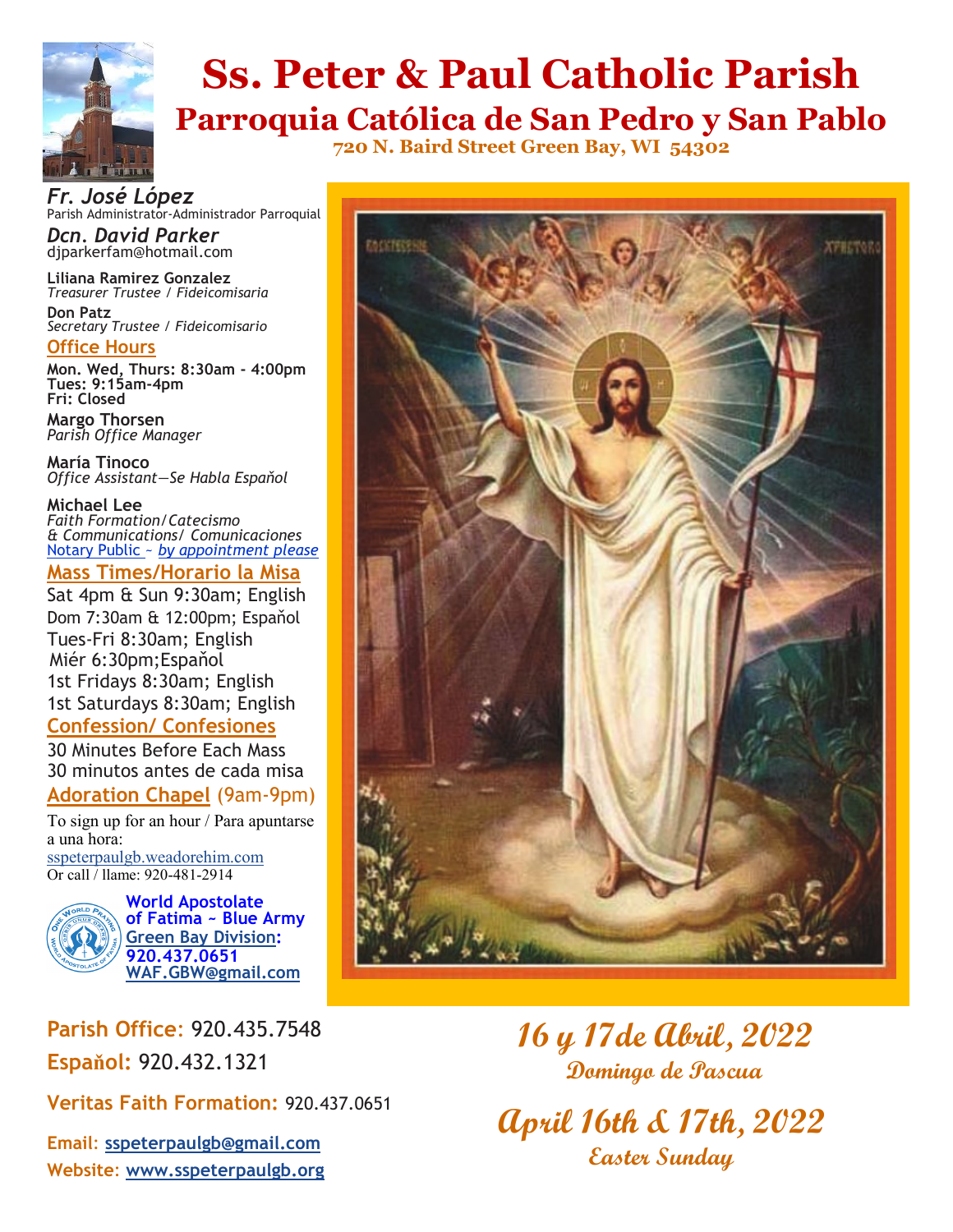## **Schedules, News, & Updates**

#### **Adoration Chapel To Re-Open Mon, April 18th**

The Adoration Chapel will re-open (from Spring Cleaning) on Monday, April 18th, at 9:00am.

Thank You for your dedication to this devotional ministry before Our Lord in the Most Blessed Sacrament.

#### **2022 Bishop's Appeal**

Our Parish Goal for This Year is \$24,885 As of April 5th, we generated \$20,114.37 from 108 gifts.

To learn about the Bishop's Appeal or to make a gift, phone the Bishop's Appeal office at (920) 272-8123, or give online by [Clicking Here.](https://www.givecentral.org/appeals-form-registration/acp5f57d8851a906/user/guest)



### **A Note of Thanks**

As we begin the 50-Day Season of Easter, we want to express appreciation to everyone who helped with the various details, tasks, and liturgies of Holy Week.

Saints Peter & Paul is well-known for the many volunteers who pitch in and make things go smoothly during our many Holy Days, Feasts, and Solemnities throughout the year.

Please know that you are most appreciated and loved by your Parish Family!



#### **Booyah Returns on Sunday April 24th**

Carry-out Only—8:30am until Gone. Veggies will be cut on Friday at 3pm.

As always, we are in need of ice cream pails. If you have some to donate, or if you wish to volunteer to help make the booyah, please call Dan: 920.606.2218 or Terry 920.660.3979.

Please spread the word to your friends, neighbors, and relatives. All proceeds go back to Ss. Peter & Paul Church for various needs, including the 3rd floor of the Mother Theresa Center for the sisters' living quarters.

Thank you all for your support!

#### **Octave of Easter**

*We Pray the Holy Rosary 30 Minutes Before each Mass* **Sun, April 17th—Easter Sunday**

 *8:30pm Easter Vigil Mass: Living & Deceased of Our Parish*  7:30 AM—Vivos y Difuntos de la parroquia 9:30 AM—†Jerald & †Margaret Altman And The Living & Deceased of Our Parish 12:00 PM—Vivos y Difuntos de la parroquia **Mon, April 18th—Octave of Easter** *No Morning Mass Today* **Tues, April 19th— Octave of Easter** 8:30 AM— †Tom Simonet **Wed, April 20th—Octave of Easter** 8:30 AM—†George Ratajczak 6:30pm— Misa en Espaňol **Thur, April 21st—Octave of Easter**  8:30 AM—Living & Deceased of the Bob & †Josey Kanzenbach Family

**Fri, April 22nd—Octave of Easter** 8:30 AM— †Pat Bowers

**Sat, April 23rd—Octave of Easter**

*No Morning Mass 4pm Vigil of The Divine Mercy— †Melvin & †Ann Konop*

**Sun, April 24th—Divine Mercy Sunday**

7:30 AM—Vivos y Difuntos de la parroquia

9:30 AM— †Jim Laverdiere

12:00 PM— Vivos y Difuntos de la parroquia

#### *Miss Ashley's Music Corner*

**Easter Sunday—April 17th Mass Setting:** #100 Missa Jubilate Deo **Processional:** #487 Come, Ye Faithful,

Raise the Strain

**Responsorial:** *This is the day the Lord has made; let us rejoice and be glad.* 

**Gospel Acclamation** *Alleluia*  **Offertory:** #836 Ye Sons and Daughters **Communion:** #587 Jesus My Lord My God My All **Recessional:** #585 Jesus Christ is Risen Today

#### **Divine Mercy Sunday—April 24th**

**Mass Setting:** #100 Missa Jubilate Deo **Processional:** #432 At the Lamb's High Feast We Sing **Responsorial:** *Give thanks to the Lord for he is good, his love is everlasting.* 

**Gospel Acclamation** *Alleluia*  **Offertory:** #836 Ye Sons and Daughters **Communion:** #601 Let All Mortal Flesh Keep Silence **Recessional:** #792 Thine is the Glory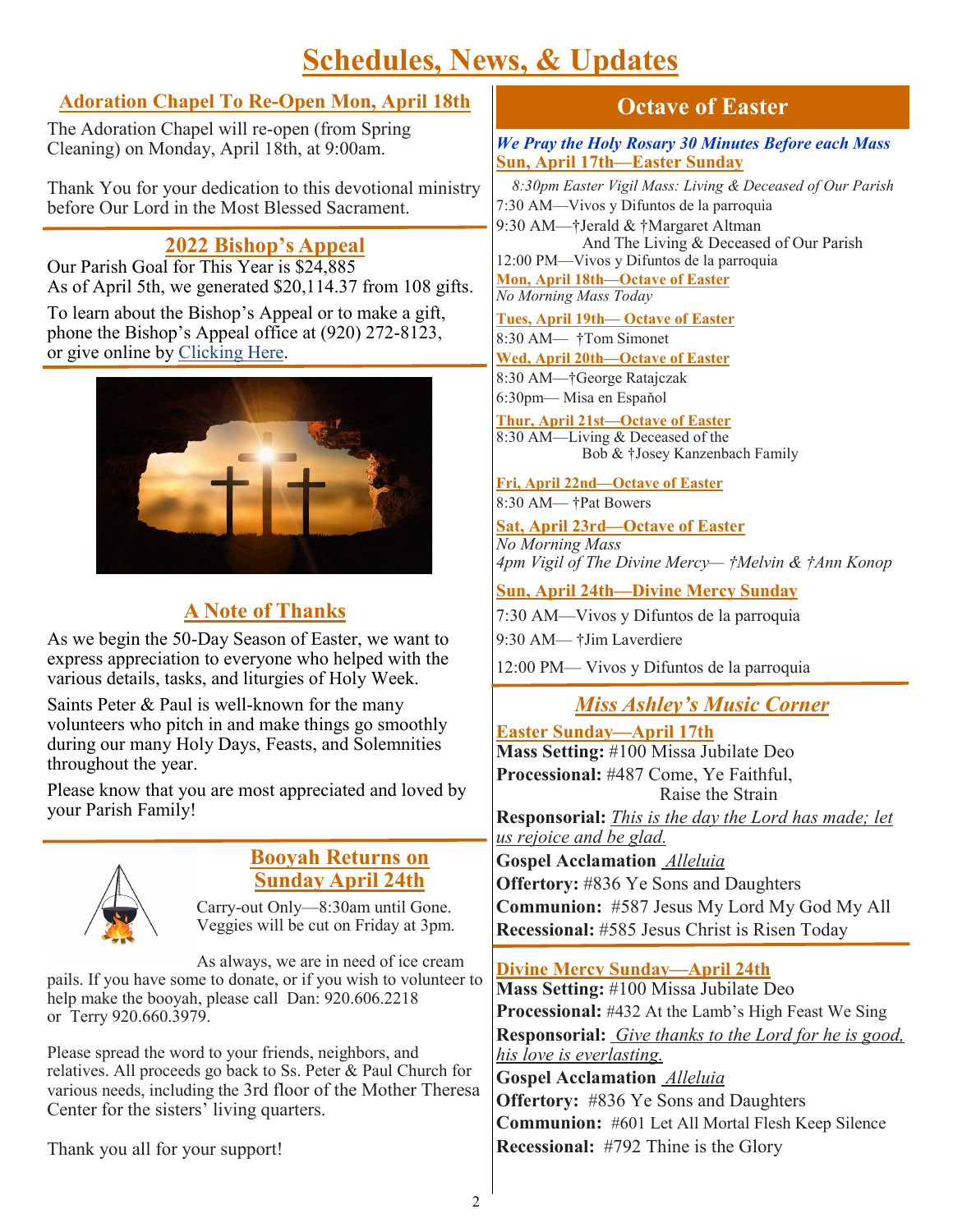## **More News & Updates**

## **Please join us 30 minutes before each Mass to pray the Rosary**

í Confession is Available 30 Minutes before Each Mass *(Unless Otherwise Noted on Page 2)*

#### **Lay Ministry Assignments**

#### **Lectors:**<br>Sat. 8:30pm: L. Ramirez, <br>Eat. 4:00pm: TBA Sat. 8:30pm: L. Ramirez, S. Stillwell, O. Ulloa, D. Patz

**April 16th & 17th April 23rd & 24th**

Sun. 9:30am: M. Scheld Sun. 9:30am: J. Ball **Communion Minister: Communion Minister:** Sat. 8:30pm: J. Altamirano Sat. 4:00pm:

S. Gorches & 1 Volunteer

B. Kanzenbach

Sun. 9:30am: D. & M. Neuses 9:30am: D. Patz ,

8:30pm: As Assigned 4:00pm: TBA

9:30am: Luke L. (MC), 9:30am: Grant S. (MC), Grant S. (Th), James L., David S. (Th), Kolbe E., David S., Aidan P. Ethan E.

**Altar Servers: Altar Servers:**

#### **St. Vincent de Paul Society**

Today we celebrate the Solemnity of Easter! As the Gospel unfolds, the mystery of the resurrection appears to be a contradiction of feelings. On one hand, the apostles see and believe, and on the other hand there is misunderstanding and confusion.

The Easter mystery of the resurrection defies all human understanding, yet we believe. The challenge for us is to see and believe that our own resurrection comes from the self-sacrifice we make, in imitation of Christ, to bring new life & new hope to others in His Name.

Please continue to support our parish St. Vincent de Paul group, knowing you are a sign of God's love for those who are suffering; You give them Easter hope and joy.

Happy Easter!

Thank You & God Bless You, Paul Novotny

#### **Faith Formation/Religious Education News**

Our Wednesday classes have concluded for the 2021- 2022 Catechetical Year. Our First Communion students will begin their final prep classes next Sunday, hoping to make their First Communions the Weekend of June 19th!



### **Easter Schedule**

#### **April 16th, Holy Saturday:**

**Blessing of Food @12pm in parking lot Vigil Practice @ 12pm in Church Easter Vigil, Bilingual, @ 8:30pm**

#### **April 17th, Easter Sunday:**

**Misa en Espaňol 7:30am Mass in English 9:30am Misa en Espaňol 12:00pm**

### **Coffee Hour Will Resume in the Fall**

Beginning with Easter Sunday, we will temporarily suspend our after-Mass Coffee Hour in the Parish Hall. **BUT** —- We Invite You to Gather Together in the area behind the Rectory & on the Playground, weather permitting, for some family "R. & R." (weather permitting).

We will resume the indoor coffee hours after the summer season.

#### **Help Feed the Seminarians!**

Steve and Cindy Parent are hosting a group of about 12 Seminarians — and 2 priests — from St. John Vianney College Seminary in St. Paul, MN, April 22nd-24th, and would like to invite our parish to help by providing them with 2 days of breakfasts, 2 lunches, and 1 dinner.

Any donations to feed our visiting seminarians will be collected this coming Friday, April 22nd, by Cindy Parent, in the church parking lot, after the 8:30 AM Mass. Thank You!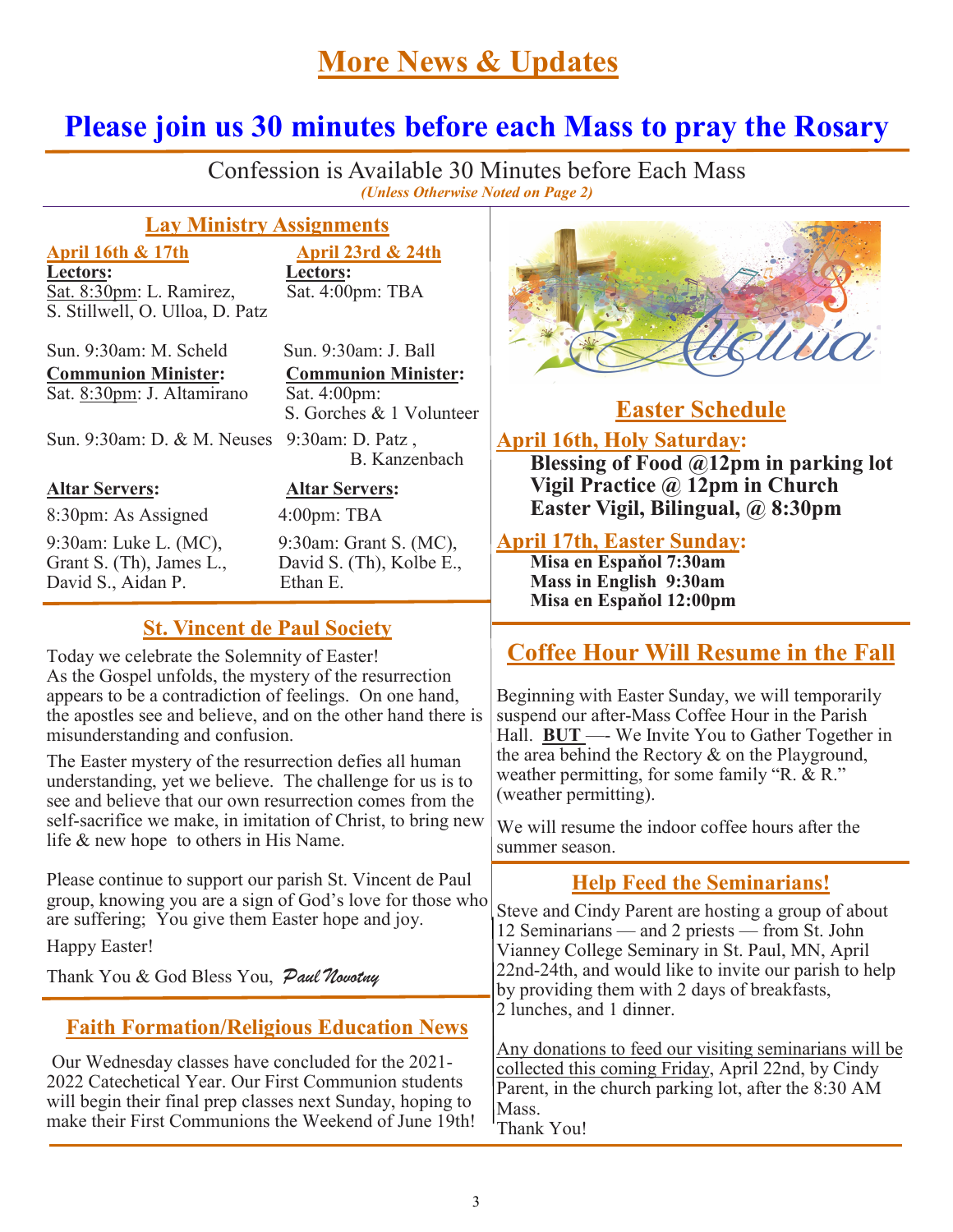

## *Dear Parish Family,*

Alleluia, The Lord is Risen! He is Risen indeed! Alleluia!

This is Good News such as has never been heard before! Death is destroyed, life has won the victory. The great King has passed from death to life, and so we must rejoice.

Last night at the Easter Vigil we had 21 people receiving sacraments(one or more of the sacraments of initiation). Those who were baptized experienced what Jesus went through, from death to life. These people, our brothers and sisters, were dead in sin, and God has rescued them and given them new life in the Holy Spirit.

Indeed it was a joyous and marvelous night. For Christ has illuminated their hearts and the Church with His life. May we continue to pray for them and one another, that this great news may truly change our way of life.

After all our sacrifices and offerings during the penitential season, I pray that we too may experience this new life of Christ in our hearts!



It is the time to rejoice and feast because the victory is also ours.

In His great generosity God shares the victory and the fruits of His sacrifice with us!

The beauty of God, in His infinite love

has exploded our darkness.

If we have walked with Him in his sorrowful journey, we will be able to rejoice greatly.

Enjoy this time of His abundant life and hope! We are not forgotten by the all powerful and almighty God.

Indeed, the victorious King has won the battle and so have we by virtue of His love for us.

Go in peace, Alleluia, Alleluia! Thanks be to God, Alleluia, Alleluia!

## **In His Most Sacred Heart, Fr. José**

#### **Do You Know Someone Who is Homebound**

If you are homebound or have problems getting to Mass, or if you know someone who is homebound or in a nursing home, please let us know.

We have Extraordinary Ministers who will bring Holy Communion to them. If they need to make their confession, or need to receive the Sacrament of the Sick, Father José will arrange to visit them.

Please contact the parish office 920 4357548.

#### **Mass Attendance for Palm Sunday Weekend Asistencia a Misa por el Domingo de Ramos**

Saturday, April 9th, 4pm: 112

Domingo, 10 Abril, 7:30am: 125

Sunday, April 10th, 9:30am: 185

Domingo, 10 Abril, 12:00pm: 545

**TOTAL: 967**

### **If you would like to enroll in secure online giving**,

Please Visit <https://sspeterpaulgb.weshareonline.org/>

> or just click the link if you read our bulletin online.

### **Walk to Mary is Sat. May 7th.**

**Volunteers Needed for our SsPP Rest Stop** If Interested, Please Call Dan Miller at 920.360.3298